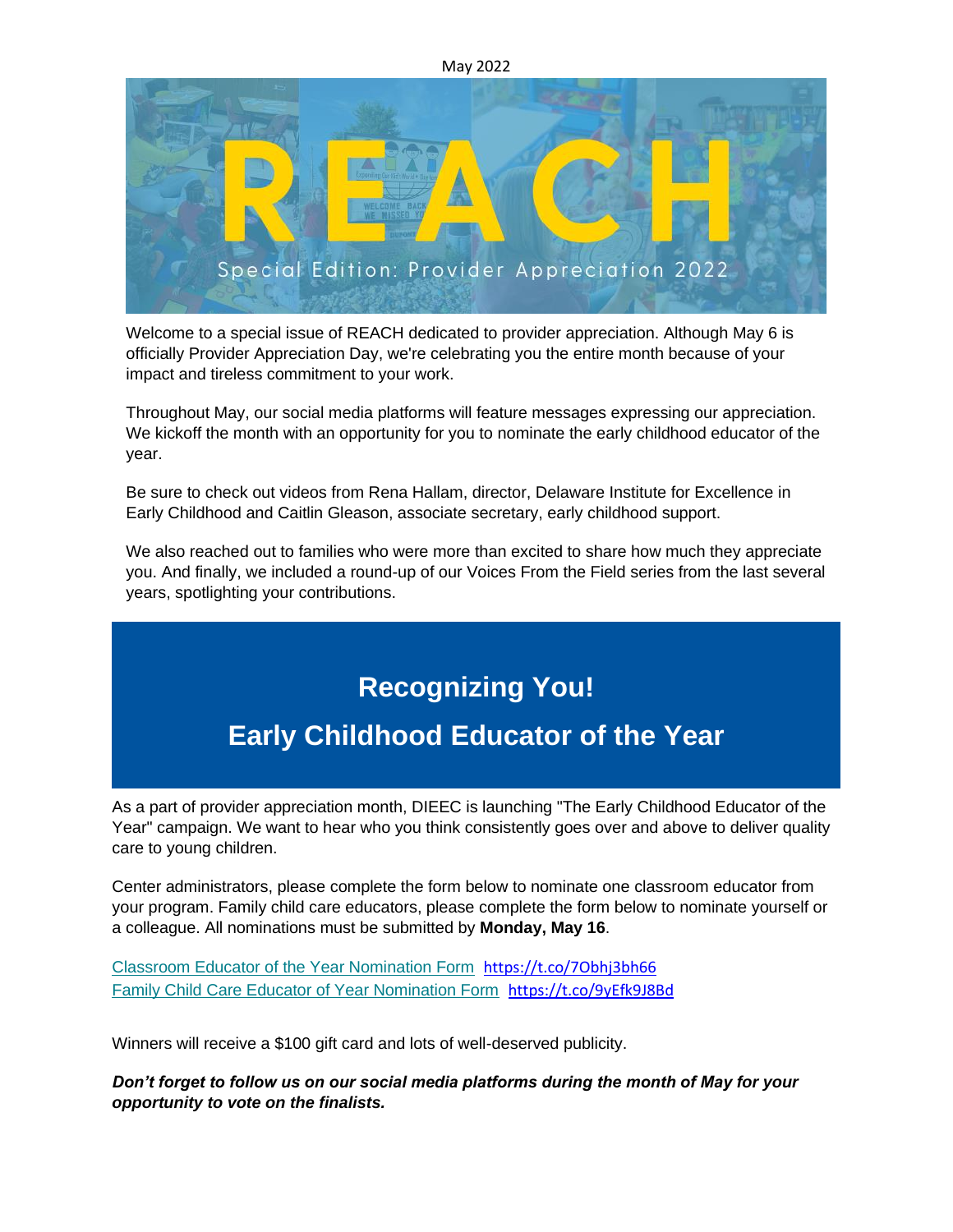

Rena Hallam, DIEEC Director

<https://www.youtube.com/watch?v=fXwUQNwIzM4>



Caitlin Gleason, Associate Secretary, Early Childhood Support

<https://www.youtube.com/watch?v=7DKN3YE10rU>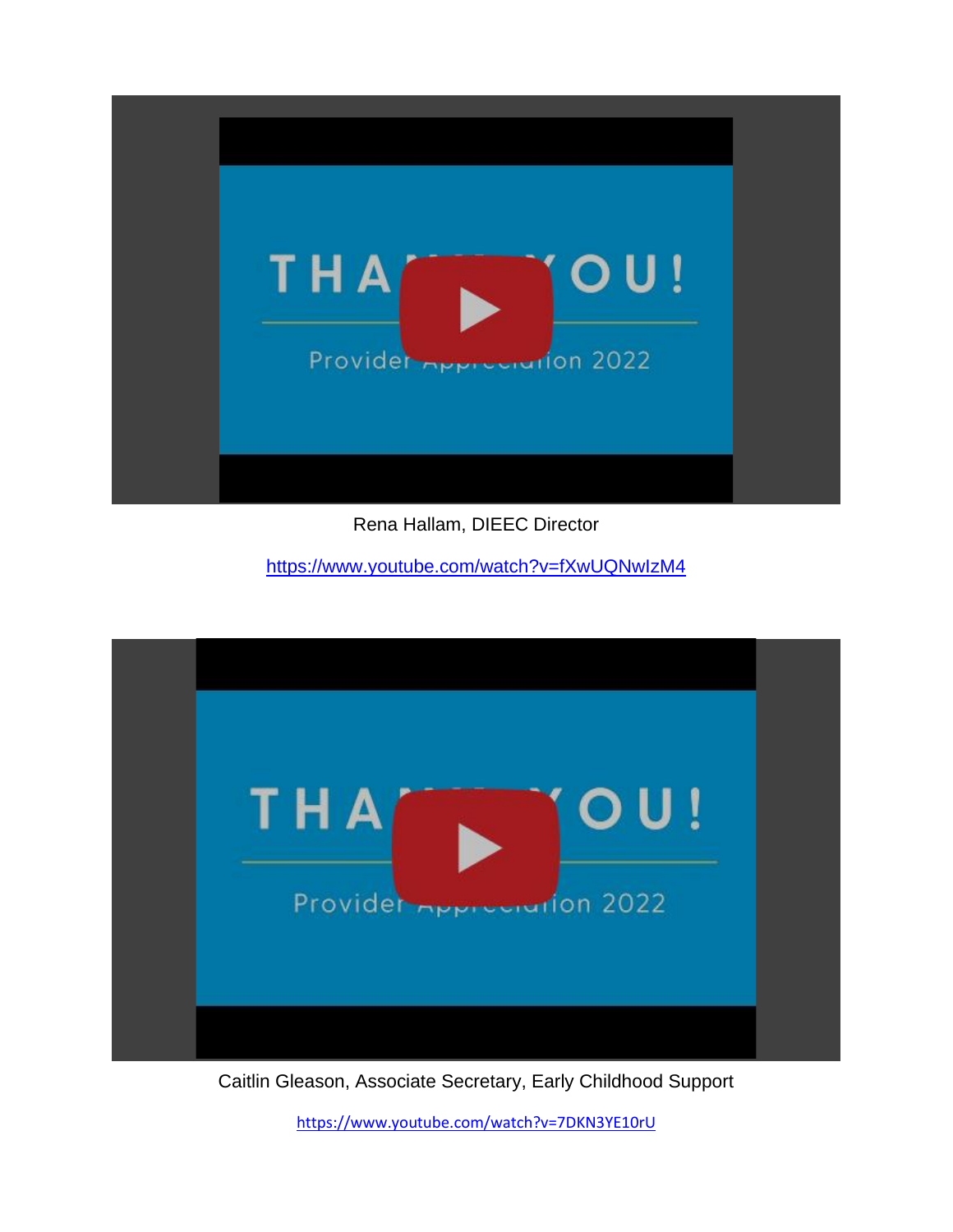## **Words of Affirmation**

**Here's What Your Families Are Saying** 

"I couldn't ask for a better person teaching my child."

"She has helped my daughter better improve her strengths, provided her with new, excellent educational and fundamental skills."

"These providers provide a strong foundation for children's learning, as well as social and emotional growth, at every age."

"I'm deeply grateful to have someone contributing to my child's growth and emotional well-being."

"She is transparent and also gives the children a great balance of outside and inside learning."

"She loves my child and my child knows it."